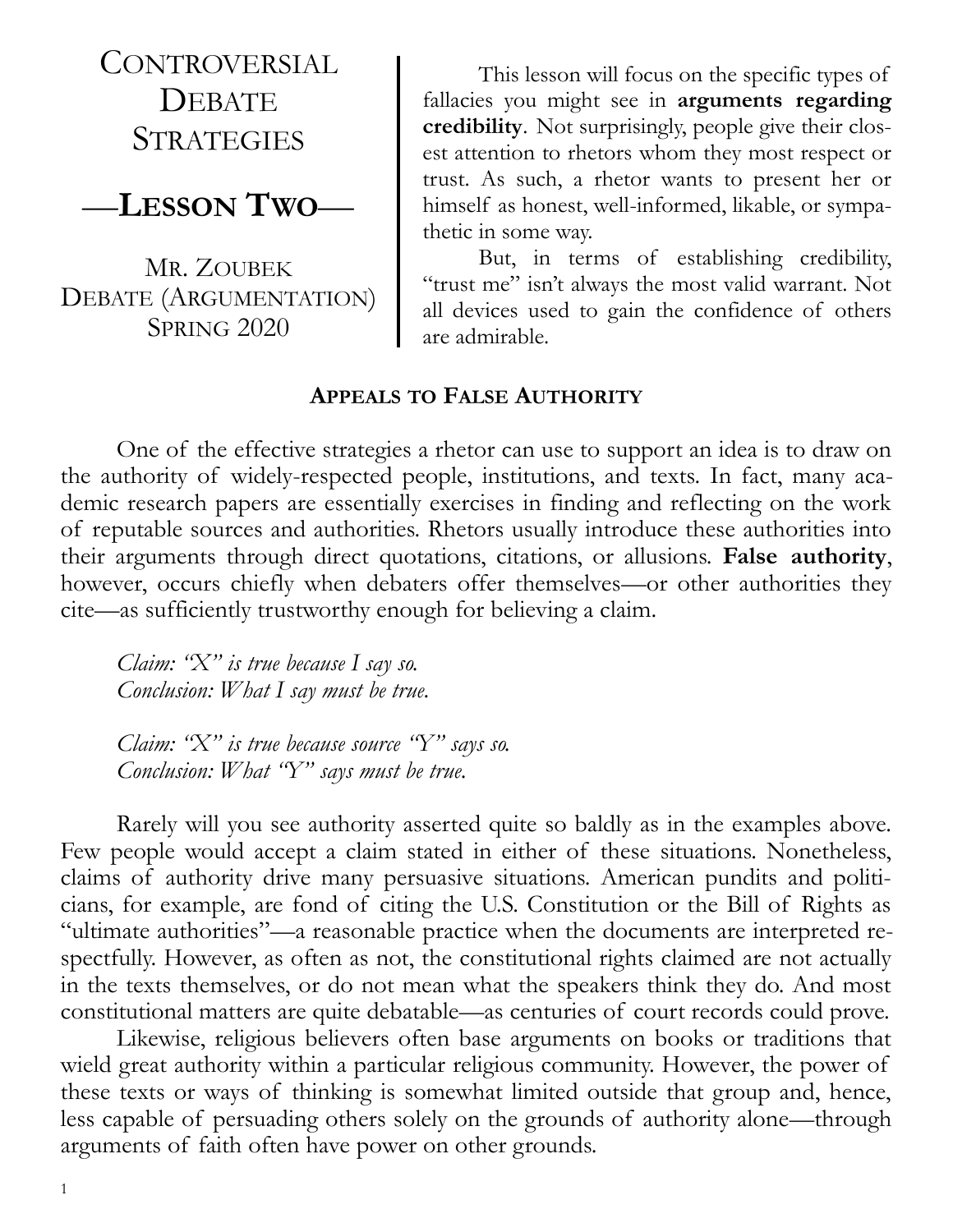Institutions can be cited as authorities, too. Certainly, serious attention should be paid to claims supported by authorities one respects or recognizes—the Centers for Disease Control, for example, or the National Science Authority; the New York Times or the Wall Street Journal; and so on. But one ought not accept information or opinions simply because they have "status" To quote a famous proverb: "Trust... but verify..."



a diplomat, and a friendly sympathetic human being all in one, no matter how long and hard his schedule.

# According to a recent Nationwide survey: **MORE DOCTORS SMOKE CAMELS** THAN ANY OTHER CIGARETTE

ARIGA

**DOCTORS** in every branch of medicine-113,597<br>in all-were queried in this nationwide study of cigarette preference. Three leading research organizations made the survey. The gist of the query was-What cigarette do you smoke, Doctor?

The brand named most was Camel!

The rich, full flavor and cool mildness of Camel's superb blend of costlier tobaccos seem to have the same appeal to the smoking tastes of doctors as to millions of other smokers. If you are a Camel smoker, this preference among doctors will hardly surprise you. If you're not-well, try Camels now.



Your "T-Zone" Will Tell You...

T for Taste... T for Throat . . .

that's your proving ground for any cigarette. **See if Camels** don't suit your T-Zone" to a "T."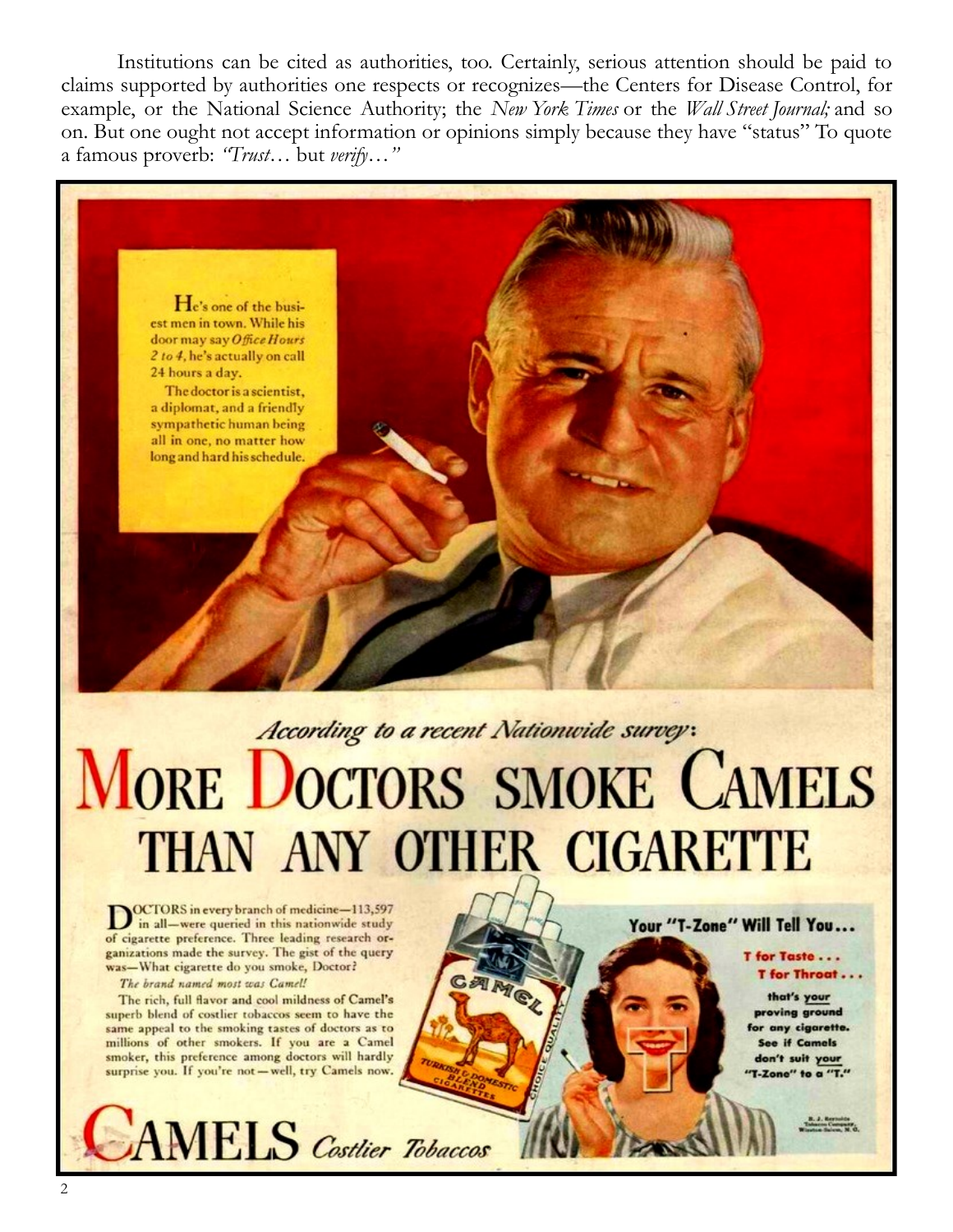### **DOGMATISM**

**Dogmatism** is a way of thinking that is stubborn and narrow-minded, often because of prejudice and bigotry. This word has nothing to do with dogs. Rather, it has to do with being *dogmatic:* holding onto a view or set of views no matter what.

A rhetor who attempts to persuade by asserting or assuming that a particular position is the *single* conceivably-acceptable one within a situation is trying to enforce dogmatism. Indeed, dogmatism is a fallacy of character because the tactic undermines the trust that must exist between those making arguments and those to whom they make them. In effect, people who speak or write dogmatically imply that there are no arguments to be made; that, in fact, the truth is selfevident to those who know better. You can usually be sure you're listening to a dogmatic opinion when someone begins a sentence like this: "No *rational* person would disagree," or "It's clear to anyone who has thought about it that..."